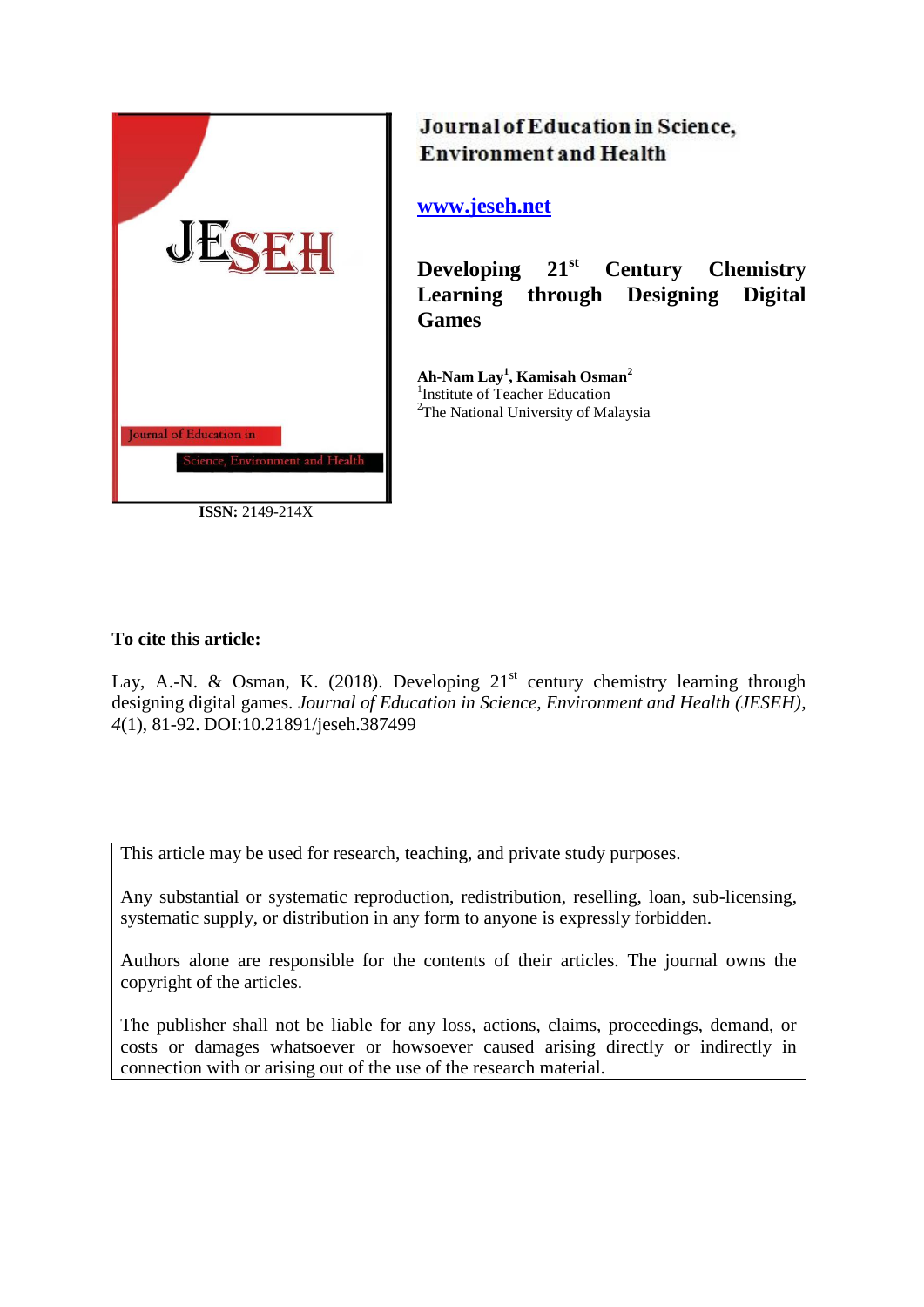

## **Developing 21st Century Chemistry Learning through Designing Digital Games**

**Ah-Nam Lay, Kamisah Osman**

| <b>Article Info</b>                                                                                      | <b>Abstract</b>                                                                                                                                                                                                                                                                                                                                                                                                                                                                                                                                                                                                                                                                                                                                                                                                                                                                                                                                                                                                                    |
|----------------------------------------------------------------------------------------------------------|------------------------------------------------------------------------------------------------------------------------------------------------------------------------------------------------------------------------------------------------------------------------------------------------------------------------------------------------------------------------------------------------------------------------------------------------------------------------------------------------------------------------------------------------------------------------------------------------------------------------------------------------------------------------------------------------------------------------------------------------------------------------------------------------------------------------------------------------------------------------------------------------------------------------------------------------------------------------------------------------------------------------------------|
| <b>Article History</b>                                                                                   | The purpose of this study is to investigate the effect of Malaysian Kimia                                                                                                                                                                                                                                                                                                                                                                                                                                                                                                                                                                                                                                                                                                                                                                                                                                                                                                                                                          |
| Received:<br>31 July 2017                                                                                | (Chemistry) Digital Games (MyKimDG) module on students' achievement and<br>motivation in chemistry as well as $21st$ century skills. Chemistry education in<br>Malaysia should put greater emphasis on combination of cognitive, sociocultural                                                                                                                                                                                                                                                                                                                                                                                                                                                                                                                                                                                                                                                                                                                                                                                     |
| Accepted:<br>30 December 2017                                                                            | and motivational aspects to ensure that students are well-equipped with<br>knowledge, skills and values relevant to the new global economy. Previous<br>studies have reported that digital game-based learning (DGBL) provides                                                                                                                                                                                                                                                                                                                                                                                                                                                                                                                                                                                                                                                                                                                                                                                                     |
| <b>Keywords</b>                                                                                          | opportunities for increasing students' motivation in learning while enhancing<br>their academic achievement and 21st century skills. Based on the DGBL                                                                                                                                                                                                                                                                                                                                                                                                                                                                                                                                                                                                                                                                                                                                                                                                                                                                             |
| Chemistry learning<br>Constructionism<br>Digital game-based<br>learning<br>Learning through<br>designing | approach as well as constructivist-constructionist learning theories, MyKimDG<br>was developed as a mechanism for achieving the desired goals. In this study,<br>students were provided opportunities to take on the role of game designers,<br>developing digital games while learning chemistry. This study employed quasi-<br>experimental with non-equivalent control group pretest-posttest control group<br>design. Subjects were composed of 138 secondary students. Results showed that<br>the treatment group outperformed the control group in the chemistry<br>achievement test. In addition, students' self-efficacy and high productivity scores<br>improved significantly between pretest and posttest for treatment group. The<br>findings imply that the inclusion of student as game designer approach in<br>chemistry learning is able to help students develop an in-depth knowledge on<br>chemistry and foster their 21 <sup>st</sup> century skills as well as increase students'<br>motivation in chemistry. |

### **Introduction**

Science, technology and innovation (STI) has been recognized as a vital driver of economic and social development (UNCTAD, 2017). People are key for the creation, diffusion and use of knowledge through STI (OECD, 2016). For science and technology innovators it is important to master chemistry knowledge because chemistry is essential for comprehending most of the fields of science, technology and engineering (Balaban & Klein, 2006). Indeed, chemistry is often called the central science (Brown, LeMay, Bursten, Murphy, & Woodward, 2011; Chang, 2007). Apart from knowledge, innovation in the 21st century requires a new range of skills known as 21st century skills. For instance, effective communication and collaboration problem solving skills are crucial for success in today"s complex world. Increasing levels of complexity require expertise communicate effectively and working together to solve problems or create novel products. For that reason, chemistry education in the  $21<sup>st</sup>$  century should be given simultaneously on enhancing students' knowledge acquisition as well as nurturing of 21st century skills to produce students who are capable of generating science and technology innovation. Meanwhile, students must be highly motivated so that the learning becomes more efficient. According to Deci, Vallerand, Pelletier and Ryan (1991), the acquisition of knowledge is insufficient. At the same time, students also need to be passionate about learning and engage voluntarily in the learning.

Unfortunately, studies (e.g. Iksan, Halim, & Osman, 2006; Osman, Iksan, & Halim, 2007) showed that Malaysian students had a moderate level of motivation in science. The studies also revealed that students" motivation in science decreased with increasing of educational stages. Furthermore, Malaysian students" achievement in chemistry is also not encouraging. Based on the performance analysis of Malaysian Certificate of Education (SPM) Chemistry from 2010 to 2013 revealed that approximately 40 percent of the candidates were unable to master chemistry concepts to earn good grades. Chemistry is usually perceived as a difficult and unpopular subject due to the abstract nature of chemical concepts. Studies (e.g. Lay & Osman, 2015; Lee & Osman, 2014) revealed that the Salt chapter is considered the toughest chapter in the Malaysian Chemistry Curriculum. The problem which causes difficulty in the Salt chapter is that students lack of understanding of the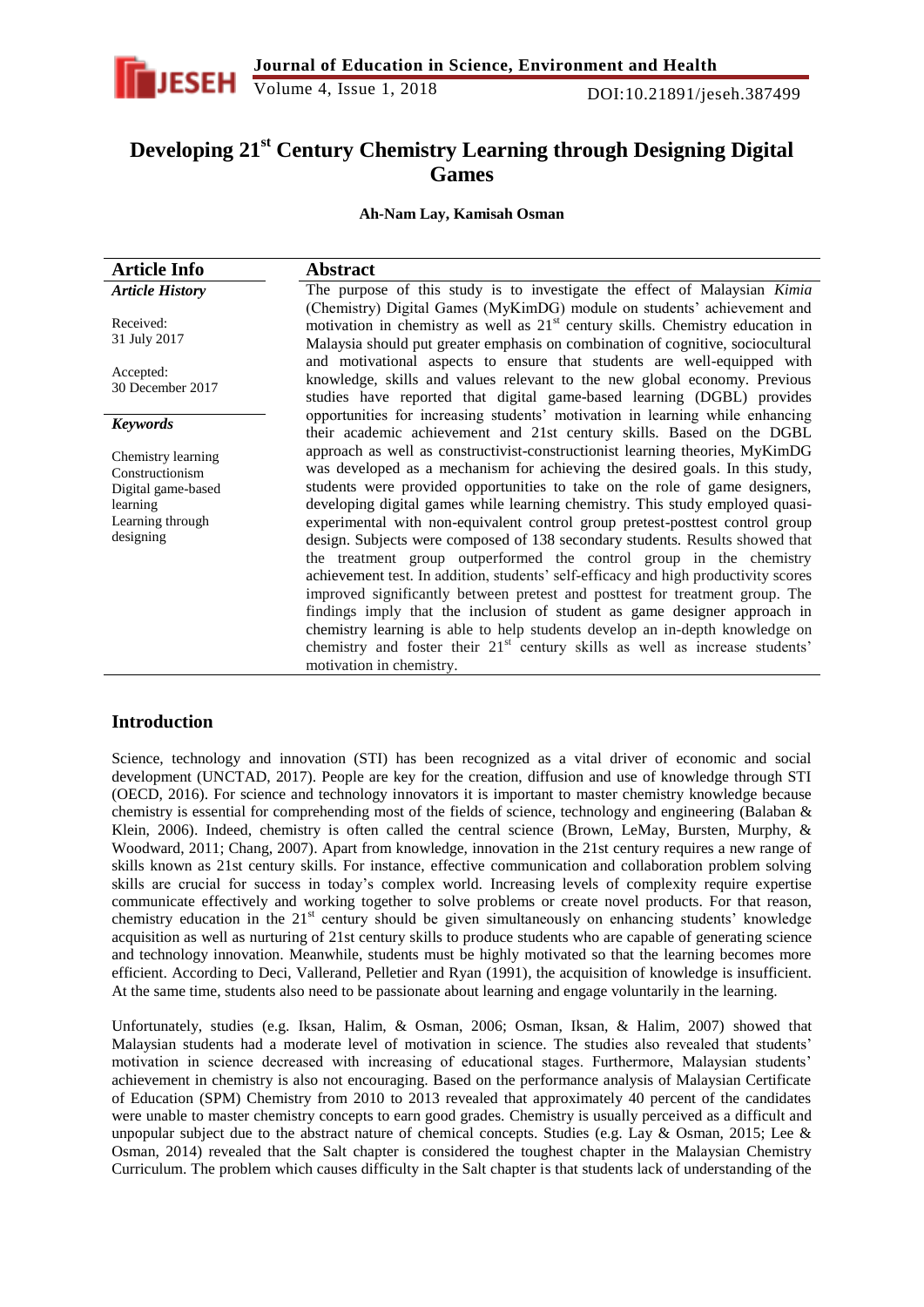reactions occurred (Tan, Goh, Chia, & Treagust, 2002). In the chapter of Salt, chemical reactions and physical changes involved include solubility, precipitation, displacement, thermal decomposition and acid-base reaction. In term of 21st century skills, studies (e.g. Amin, Jaffar, Hood, Saad, & Amin, 2013; Ariffin, 2005; Hew & Leong, 2011; Sukor, Osman, & Abdullah, 2010) have reported that the 21<sup>st</sup> century skills of Malaysian students are unsatisfactory. It is therefore not surprising that the results of PISA 2012 assessment on creative problemsolving (OECD, 2014) showed Malaysian student performance ranked 39<sup>th</sup> out of 44 participating countries.

Thus, 21st century chemistry education in Malaysia should put greater emphasis on combination of cognitive, sociocultural and motivational aspects to ensure that students are well-equipped with knowledge, skills and values relevant to the new global economy. In this case, a change in chemistry instructional approaches is critical. This is especially more crucial when educating today"s students who are "digital wisdom" (Prensky, 2012). The teaching and learning approaches must befit the needs of these digital natives and subsequently achieve the desired aspiration (i.e. promote students" conceptual understanding and motivation in chemistry) while provide opportunities for 21st century skills development.

#### **Digital Games and Chemistry Learning**

One approach suggested by researchers to educate the digital native generation is digital game-based learning (DGBL). Nowadays, DGBL is gaining popularity parallel with their popular reputation among students (Osman & Bakar, 2013). In general, the studies on DGBL were carried out through two approaches, namely (i) student as game consumer or player, and (ii) student as game designer. In the first approach, the students were involved in playing commercial digital games in the market or educational digital games developed by educators. However, there are many obstacles to implementing the student as game consumer approach. For instance, the contents of commercial digital games are inaccurate or incomplete as they are not designed to teach (Van Eck, 2006); and the development of educational digital games is time-consuming because effective learning strategies need to be developed as an integrated part of professional educational digital games (Hwang, Sung, Hung, Yang, & Huang, 2013). One alternative of DGBL approach that has been proposed by some scholars (Jung & Park, 2009; Kafai, 1996; Osman & Bakar, 2013; Papert, 1998) is for students to design their own digital games. Many studies have reported that this approach provide opportunities for students to explore ideas according to their own interests (Kafai & Ching, 1996); become active participants and problem solvers, engage in social interaction by sharing their designs and helping each other and take ownership of their own learning (Baytak & Land, 2010). In addition, the student as game designer approach is a better way to increase students" motivation and deep learning compared to the student as game consumer approach (Vos, van der Meijden, & Denessen, 2011). According to them, this might be due to constructing a game demands more student activity than playing a game, which is to some extent a more passive learning activity. Scholars, such as Lim (2008) and Prensky (2008), also recognized the potential of this approach in improving student motivation and engagement. Therefore, an innovation has been initiated to take advantage of the student as game designer approach to support the acquisition of chemical concepts and  $21<sup>st</sup>$  century skills as well as increase students' motivation in chemistry. A module known as Malaysia *Kimia* (Chemistry) Digital Game, MyKimDG, has been developed in order to assist students in the learning of the Salt chapter and achieve the desired goals.

#### *MyKimDG Module*

The MyKimDG was developed based on Kemp Instructional Design Model (Morrison, Ross, Kalman, & Kemp, 2013). Principles derived from constructivist and constructionist learning theories play an important role in guiding MyKimDG development. The authors identified six guiding principles that should be incorporated in MyKimDG:

- Knowledge construction: Student constructs new understanding pursuant to his/her existing knowledge (Piaget, 1977).
- Collaboration: Peer collaboration may trigger cognitive conflict and this may result in reconstruction of ideas (Vygotsky, 1978).
- Exploration: Understanding is lifted when students discover new knowledge themselves (Bruner, 1962).
- Learning through designing: Learning can be enhanced if students are involved in design projects (Papert, 1991).
- Motivation: Motivation is recognized as a factor affecting conceptual change and reconstruction of ideas (Palmer, 2005).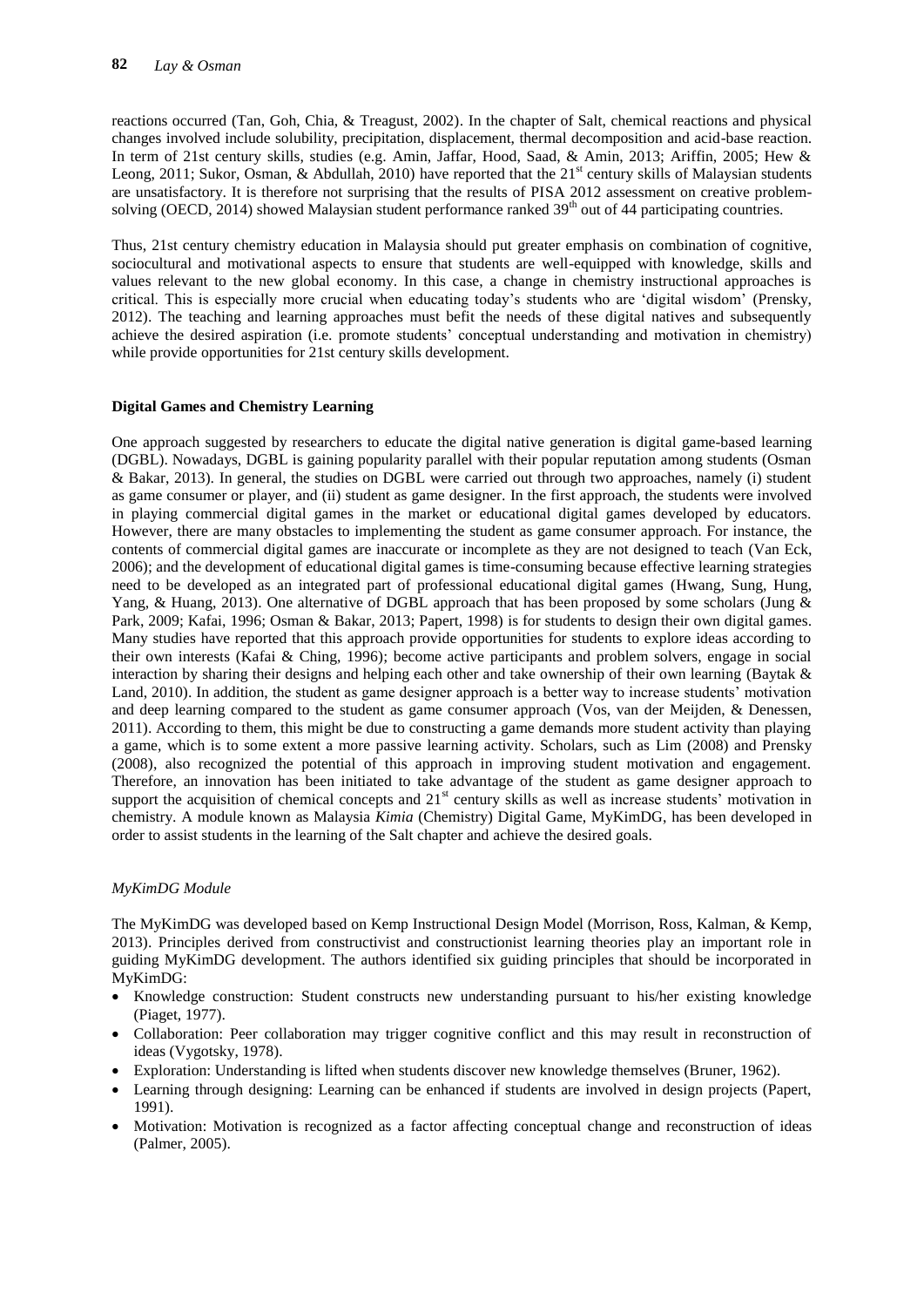Technological literacy: Leverage contemporary technologies efficiently and effectively to communicate, collaborate, solve problems, accomplish tasks and as construction material (Papert, 1999). However, the focus is not on the technology alone, but on the promoting technological literacy.

Based on these principles, activities in MyKimDG were designed so that students engage in discovery activities through teamwork. In addition, they were required to design digital games using ICT to teach their peers who faced problems in the learning of the chemical concept. To assist students in carrying out discovery activities and digital game design projects, they were guided to go through the IDPCR phases (Inquiry-Discover-Produce-Communicate-Review) (see Figure 1). The IDPCR phases are illustrated below with reference to a chemistry unit which involved precipitation reaction. To assist students understand why precipitation reaction used in the preparation of insoluble salt, they were engaged in discovery activity. Figure 2 shows the Inquiry and Discover phases of the discovery activity. To extend students' understanding about the observed phenomenon (i.e. precipitation reaction), they were given tasks to design digital games using ICT to teach their peers who faced problems in the learning of the chemical concept. The game-design activities are presented in Figure 3. Students were engaged in designing *PowerPoint* games to represent the phenomenon at the sub-microscopic level. It was expected that the learning environment created by implementation of MyKimDG would improve students' conceptual understanding, motivation in chemistry and 21<sup>st</sup> century skills. Apart from that, it was expected that the acronym IDPCR could help students remember the five important domains of 21<sup>st</sup> century skills, i.e. **I**nventive thinking, **D**igital-age literacy, high **P**roductivity, effective **C**ommunication and spiritual values (*nilai keRohanian*).



Figure 1. IDPCR

#### Inquiry - Cuba fikirkan

INQUIRY-DISCOVERY In order to prepare lead(II) sulphate, Ahmad suggested two reactions. Which reaction is more suitable for preparing lead(II) sulphate?

|   | Reaction                                                     | <i><b>Observation</b></i> | <i><b>Chemical equation</b></i> |
|---|--------------------------------------------------------------|---------------------------|---------------------------------|
| А | Lead(II) nitrate solution $+$<br>potassium sulphate solution |                           |                                 |
| в | Excess solid lead(II) carbonate<br>+ dilute sulphuric acid   |                           |                                 |

#### Discover - Mari kita meneroka

How can Ahmad obtain the lead(II) sulphate formed from the mixture in Reaction  ${\bf A}$  or  ${\bf B}$ ?

- (a) Draw the set-up of the apparatus involved.
- (b) In your opinion, which reaction is more appropriate in preparing insoluble salts such as lead(II) sulphate? Explain your answer.
- (c) Plan and carry out investigation to test your hypothesis.
- (d) Make a conclusion about the reaction used to prepare insoluble salts.
- (e) Share your findings with other groups.
- (f) Explain the strategy used in this activity.

Figure 2. Discovery activities in MyKimDG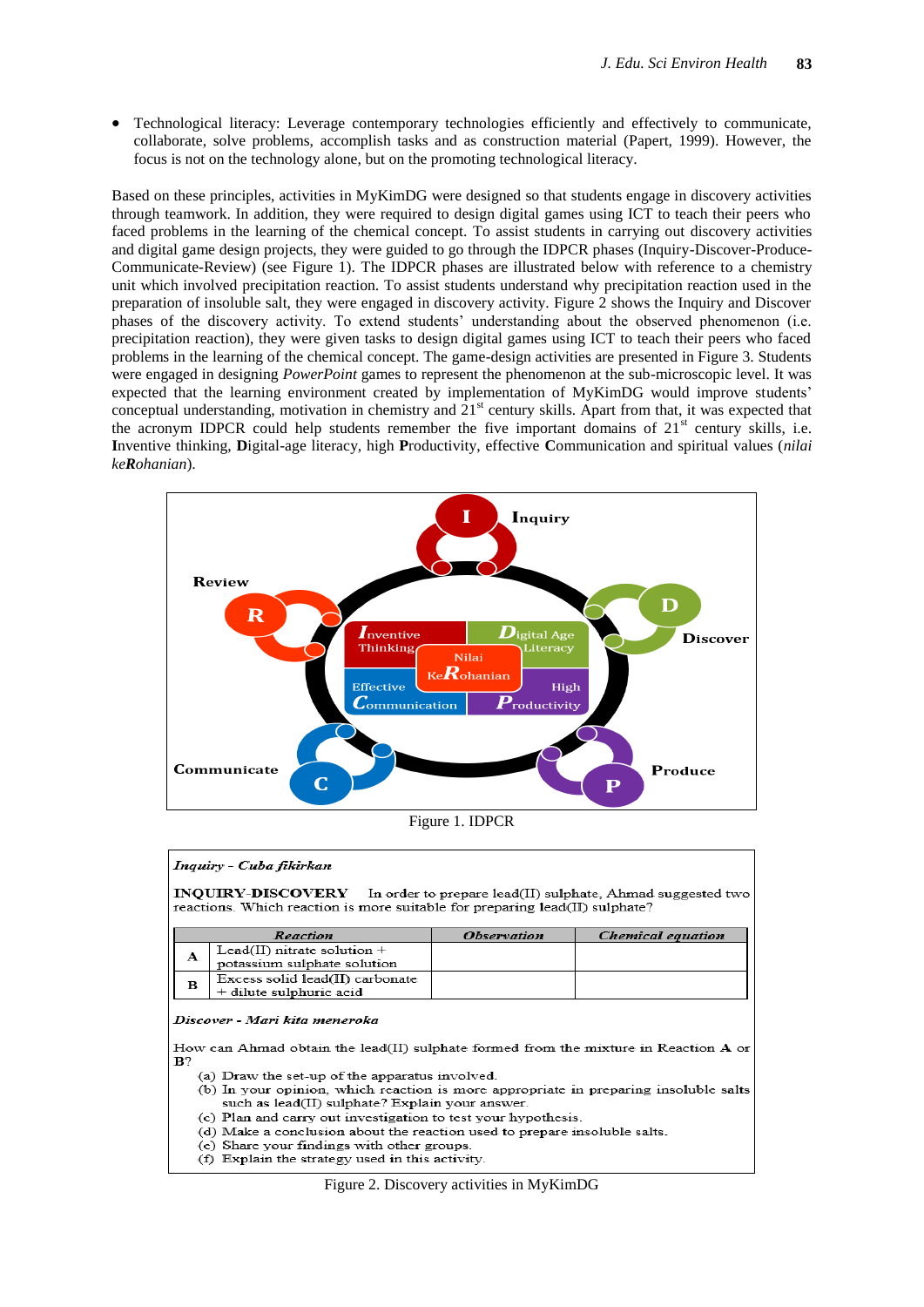|    | <b>AKTIVITI 8.7</b> | MyKimDG                                                                               |
|----|---------------------|---------------------------------------------------------------------------------------|
| 1. |                     | Students play a game related to the precipitation reaction.                           |
| 2. |                     | Students are asked to differentiate between a good game and a bad game.               |
| 3. |                     | Students are asked to improve the game they played to make it more educational        |
|    |                     | and entertaining following the IDPCR phases, in order to help their peers who face    |
|    |                     | difficulty in learning the concept.                                                   |
|    | 3.1                 | Inquiry: Students brainstorm the design of the game in groups and select              |
|    |                     | a favourite design from their brainstorming session and sketch their                  |
|    |                     | chosen design.                                                                        |
|    | 3.2                 | <b>Discover:</b> Students create their designs using <i>PowerPoint</i> . Students are |
|    |                     | encouraged to test frequently and think critically about their designs, and           |
|    |                     | rebuild as needed.                                                                    |
|    | 3.3                 | <b>Produce:</b> Students produce their <i>PowerPoint</i> games based on               |
|    |                     | improvements suggested through testing.                                               |
|    | 3.4                 | <b>Communicate:</b> Students share their designs and <i>PowerPoint</i> games and      |
|    |                     | get input from other groups.                                                          |
|    | 3.5                 | <b>Review:</b> Students describe the key strengths and weaknesses of their            |
|    |                     | designs and PowerPoint games. Students create their own PowerPoint                    |
|    |                     | game in groups that incorporates the best aspects of all the designs.                 |

Figure 3. Game-design activities in MyKimDG

#### **Objective of Study**

The authors developed the MyKimDG and carried out the study for several objectives as listed below:

- Identify the effectiveness of MyKimDG on students' achievement in Salt chapter.
- $\bullet$  Identify the effectiveness of MyKimDG on students' 21<sup>st</sup> century skills.
- Identify the effectiveness of MyKimDG on students' motivation in chemistry.

### **Method**

The study is a quasi-experimental study with a non-equivalent control group pretest-posttest design. There were two intervention groups: the treatment group and the control group. Students in the treatment group learned the Salt chapter using the MyKimDG developed by the authors. On the other hand, the control group students were instructed in conventional method using learning materials (i.e. text book and practical book) mandated by the national curriculum for Chemistry.

#### **Subjects of Study**

A total of 138 (56 males and 82 females) Form Four students (16 years old) from four secondary schools in one of the districts in Malaysia were involved in the study. Two schools were randomly selected as the treatment group and another two schools were assigned as the control group. Three classes with some similar characteristics (e.g. the ratio of male and female students; the experience of the Chemistry teacher who taught the class) were chosen from each group. There were 24 males and 35 females in the control group, and 32 males and 47 females in the treatment group. Both groups were taught by chemistry teachers who have more than five years of experience in teaching chemistry. The students then completed the pre-test to ensure that students from the both groups were homogenous in terms of existing knowledge in the Salt chapter,  $21<sup>st</sup>$  century skills and motivation in chemistry. Independent-samples t-test results (see Table 1) showed that both groups had no significant difference in prior knowledge in the Salt chapter,  $21<sup>st</sup>$  century skills and motivation in chemistry.

| Table 1. Descriptive statistics and results of independent-samples t-test for pretest |           |    |       |      |         |                  |  |  |  |
|---------------------------------------------------------------------------------------|-----------|----|-------|------|---------|------------------|--|--|--|
| Test                                                                                  | Group     |    | M     | SD   |         | $Sig.(2-tailed)$ |  |  |  |
| Achievement test                                                                      | Control   | 59 | 10.65 | 4.73 | $-0.34$ | 0.732            |  |  |  |
|                                                                                       | Treatment | 79 | 10.93 | 4.70 |         |                  |  |  |  |
| $21st$ century skills                                                                 | Control   | 59 | 3.76  | 0.28 | $-0.66$ | 0.510            |  |  |  |
|                                                                                       | Treatment | 79 | 3.79  | 0.29 |         |                  |  |  |  |
| Motivation in chemistry                                                               | Control   | 59 | 3.71  | 0.24 | 1.24    | 0.217            |  |  |  |
|                                                                                       | Treatment | 79 | 3.65  | 0.27 |         |                  |  |  |  |

Table 1. Descriptive statistics and results of independent-samples t-test for pretest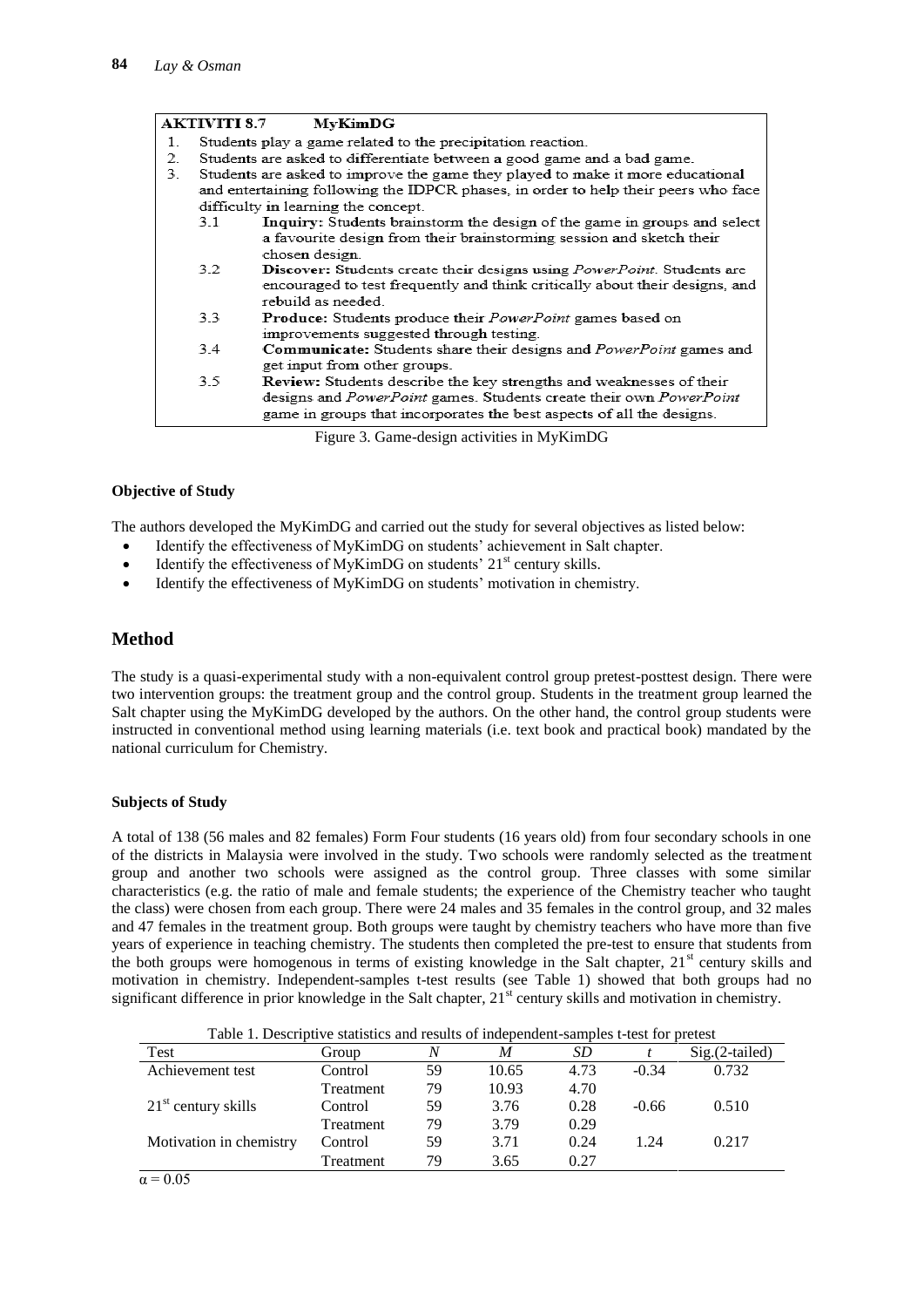#### **Instruments of Study**

#### *Achievement Test*

The achievement tests were administered in the form of a pretest and posttest before and after the intervention. Items in the pretest and the posttest were equivalent in terms of the level of Bloom"s taxonomy and the concepts tested. The pretest was used to identify students' existing knowledge before interventions. The posttest scores were used to compare the effectiveness of interventions (i.e. conventional method and MyKimDG) in increasing students' achievement in the Salt chapter.

#### *SMTSL Questionnaire*

This questionnaire is a Likert scale questionnaire. The original version of the questionnaire, Students" Motivation towards Science Learning (SMTSL), was developed by Tuan, Chin and Shieh (2005). The word "science" in the original SMTSL was substituted for the word "chemistry". There are six domains of motivation involved: self-efficacy, active learning strategies, science learning value, performance goal, achievement goal, and learning environment stimulation. The Cronbach's alpha of each domain ranged from 0.72 to 0.81. The overall Cronbach"s alpha of the SMTSL was 0.85. The questionnaire was given to the samples before and after the interventions. The pretest was used to measure students" existing motivation level before interventions. The pretest and posttest scores were used to evaluate the impact of the interventions in increasing students" motivation in chemistry.

#### *M-21CSI Questionnaire*

This questionnaire is a Likert scale questionnaire developed by Soh, Osman, and Arsad (2012). There are five domains of 21st century skills involved: digital age literacy, inventive thinking, effective communication, high productivity, and spiritual values. The five domains of 21<sup>st</sup> century skills were identified by Osman and Marimuthu (2010). The Cronbach's alpha of each domains ranged from 0.80 to 0.93. The overall Cronbach's alpha of the M-21CSI was 0.97. The questionnaire was given to the samples before and after the interventions. The pretest was used to measure students' existing 21<sup>st</sup> century skills level before interventions. The pretest and posttest scores were used to evaluate the impact of the interventions in increasing students'  $21<sup>st</sup>$  century skills level.

#### **Results**

#### **Students' Achievement in the Salt Chapter**

Data screening was carried out prior to statistical procedure. No missing data or outliers were found in the control group. On the other hand, two samples of treatment group in the original sample had missing data on either pre or post achievement test. Five outliers were detected on pretest, posttest or both among the sample in the treatment group. After deletion of cases with missing data and outliers, the numbers of samples in treatment group reduced to 72. Assumption regarding the normality of sampling was met for both pre and posttest scores of control and treatment groups.

T-tests were conducted to evaluate the impact of the interventions on students" scores in the achievement test. Table 2 shows the descriptive statistics and results of the independent-samples t-test for achievement pretest and posttest. The results showed that there was no significant difference in pre-test scores for the treatment (*M* = 11.20,  $SD = 4.75$  and the control groups ( $M = 10.65$ ,  $SD = 4.73$ );  $t(129) = -0.67$ ,  $p = 0.507$ . However, there was a statistically significant difference in posttest scores for the treatment (*M* = 37.15, *SD* = 12.70) and the control groups (*M* = 19.29, *SD* = 10.99); *t*(129) = -8.50, *p* < 0.001.

The magnitude of the differences in the means (mean difference  $= 17.86, 95\%$  Cl: 13.70 to 22.01) was large (eta squared = 0.36). Descriptive statistics showed that students who learned the Salt chapter with the MyKimDG module were achieving higher results compared with the control groups who learned the same chapter using the conventional method. Hence, the MyKimDG developed in the study was proven to have ability to help students produce better content achievement in the Salt chapter. Figure 4 shows the changes of achievement test scores across time point by intervention groups.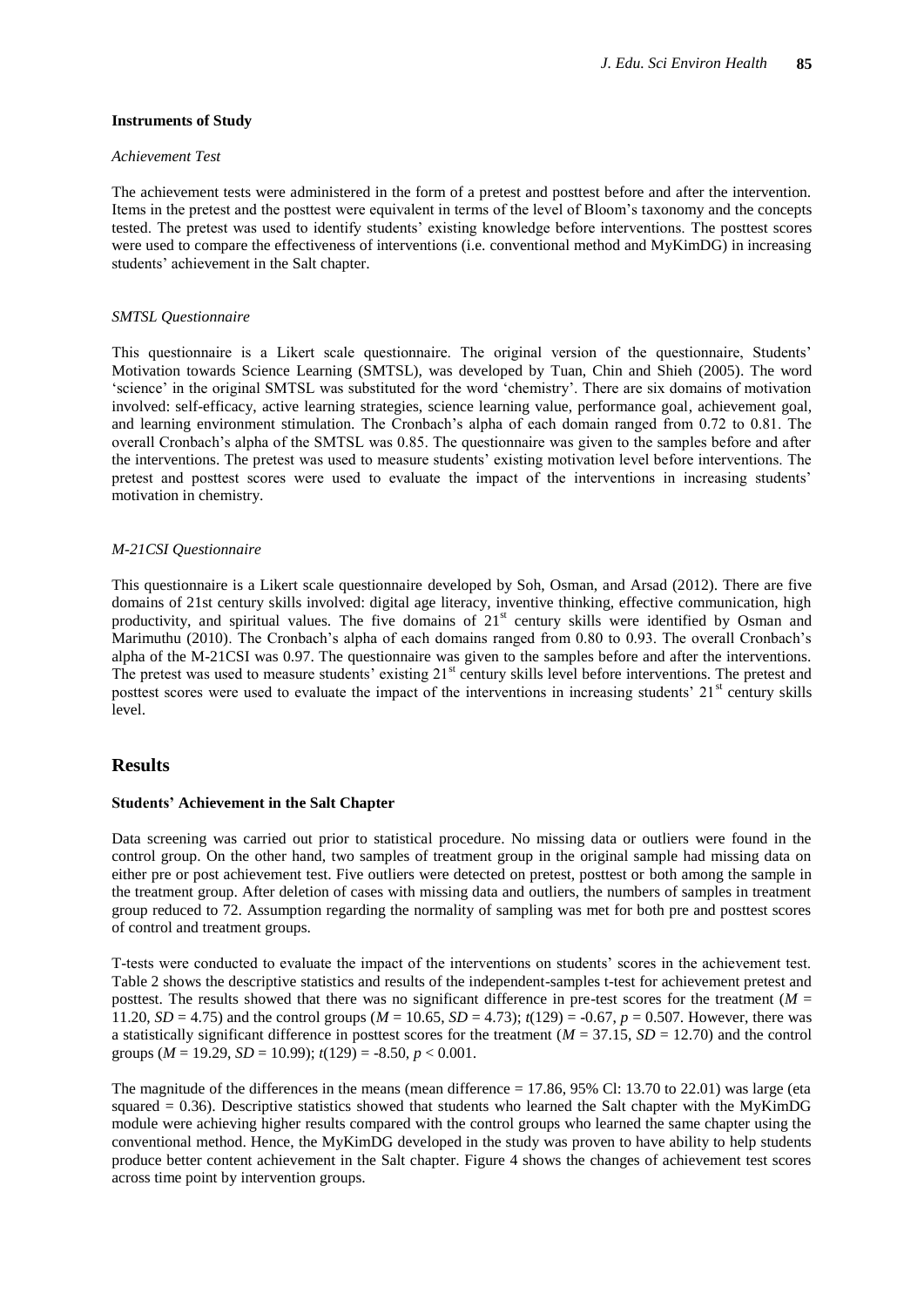Table 2. Descriptive statistics and results of independent-samples t-test for achievement pretest and posttest

| Test            | Group                                                                                                 | $\boldsymbol{N}$ | M           | SD    | $\boldsymbol{t}$ | Sig.(2-tailed) |
|-----------------|-------------------------------------------------------------------------------------------------------|------------------|-------------|-------|------------------|----------------|
| Pre             | Control                                                                                               | 59               | 10.65       | 4.73  | $-0.67$          | 0.507          |
|                 | Treatment                                                                                             | 72               | 11.20       | 4.75  |                  |                |
| Post            | Control                                                                                               | 59               | 19.29       | 10.99 | $-8.50$          | 0.000          |
|                 | Treatment                                                                                             | 72               | 37.15       | 12.70 |                  |                |
| $\alpha$ = 0.05 |                                                                                                       |                  |             |       |                  |                |
|                 |                                                                                                       |                  |             |       |                  |                |
|                 |                                                                                                       |                  |             |       |                  |                |
|                 | 40,00                                                                                                 |                  |             |       |                  | - Control      |
|                 | 35,00                                                                                                 |                  |             |       |                  | Treatment      |
|                 | 30,00                                                                                                 |                  |             |       |                  |                |
|                 |                                                                                                       |                  |             |       |                  |                |
|                 |                                                                                                       |                  |             |       |                  |                |
|                 |                                                                                                       |                  |             |       |                  |                |
|                 | $\begin{array}{l}\n\text{g} 30,00 \\ \text{g} 25,00 \\ \text{g} 20,00 \\ \text{g} 15,00\n\end{array}$ |                  |             |       |                  |                |
|                 | 10,00                                                                                                 |                  |             |       |                  |                |
|                 |                                                                                                       |                  |             |       |                  |                |
|                 | 5,00                                                                                                  |                  |             |       |                  |                |
|                 |                                                                                                       | Pre              |             | Post  |                  |                |
|                 |                                                                                                       |                  | <b>Time</b> |       |                  |                |

Figure 4. Achievement test scores across time point by intervention group

#### **Students' 21st Century Skills**

Table 3 shows the descriptive statistics for the five domains of 21<sup>st</sup> century skills by group and time point.

|                         |           |                |      | ັັ      | $\mathbf{r}$ |          |
|-------------------------|-----------|----------------|------|---------|--------------|----------|
| Domain                  | Group     | $\overline{N}$ |      | Pretest |              | Posttest |
|                         |           |                | M    | SD      | M            | SD       |
| Digital age literacy    | Control   | 59             | 3.68 | 0.31    | 3.65         | 0.31     |
|                         | Treatment | 79             | 3.64 | 0.34    | 3.72         | 0.25     |
| Inventive thinking      | Control   | 59             | 3.72 | 0.33    | 3.76         | 0.33     |
|                         | Treatment | 79             | 3.78 | 0.36    | 3.87         | 0.32     |
| Effective communication | Control   | 59             | 3.70 | 0.37    | 3.88         | 0.34     |
|                         | Treatment | 79             | 3.86 | 0.39    | 3.90         | 0.40     |
| High productivity       | Control   | 59             | 3.60 | 0.38    | 3.63         | 0.36     |
|                         | Treatment | 79             | 3.55 | 0.33    | 3.77         | 0.36     |
| Spiritual value         | Control   | 59             | 4.08 | 0.48    | 4.15         | 0.41     |
|                         | Treatment | 79             | 4.11 | 0.48    | 4.22         | 0.47     |

Table 3. Descriptive statistics for the five domains of  $21<sup>st</sup>$  century skills by group and time point

A doubly-multivariate analysis of variance was performed to investigate the group differences in 21st century skills at two time points (pre and post interventions). No data were missing. Preliminary assumption testing for normality, univariate and multivariate outliers, homogeneity of variance-covariance matrices, linearity and multicollinearity showed that no violations were found. Results (Table 4) showed that the interaction between group and time is statistical significant for high productivity  $[F(1, 136) = 5.375, p = 0.022$ ; partial eta squared = 0.038]. Figure 5 shows the changes of high productivity scores across time point by intervention groups.

|                 | Table 4. Univariate test for each domain of $21st$ century skills |       |    |       |       |       |                |
|-----------------|-------------------------------------------------------------------|-------|----|-------|-------|-------|----------------|
| Effect          | Domains                                                           | SS    | df | ΜS    |       | Sig.  | Partial $\eta$ |
| Time*Group      | Digital age literacy                                              | 0.192 |    | 0.192 | 2.497 | 0.116 | 0.018          |
|                 | Inventive thinking                                                | 0.034 |    | 0.034 | 0.342 | 0.560 | 0.003          |
|                 | Effective communication                                           | 0.258 |    | 0.258 | 2.246 | 0.136 | 0.016          |
|                 | High productivity                                                 | 0.586 |    | 0.586 | 5.375 | 0.022 | 0.038          |
|                 | Spiritual value                                                   | 0.040 |    | 0.040 | 0.178 | 0.674 | 0.001          |
| $\alpha$ = 0.05 |                                                                   |       |    |       |       |       |                |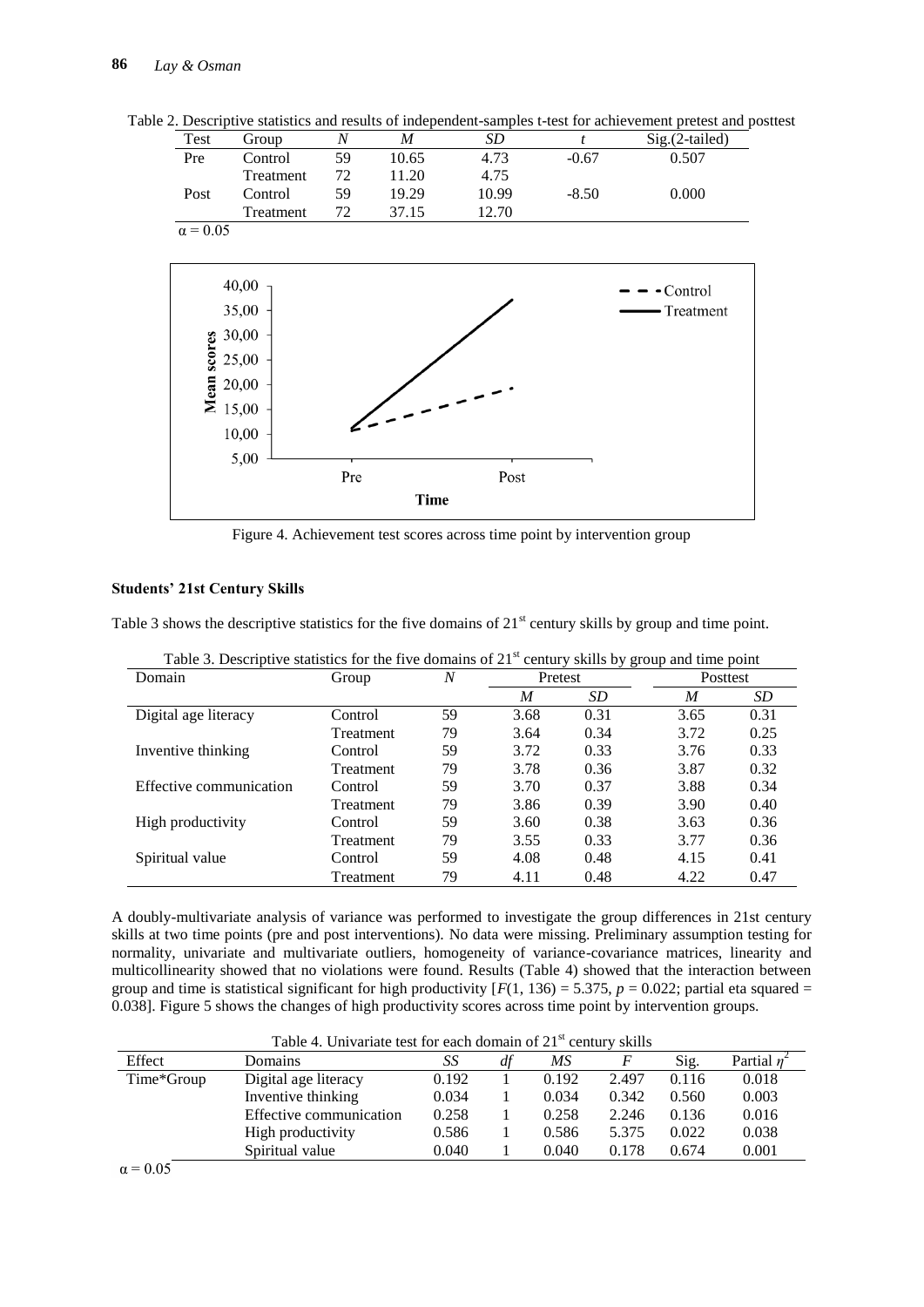

Figure 5. High productivity scores across time point by intervention group

As shown in Table 5, further analyses of the interaction between group and time for high productivity scores revealed that there was no significant differences between groups at pretest  $[t(136) = 0.782, p = 0.436]$ , but there was a significant differences between groups at posttest  $\lceil t(136) \rceil$  -2.266,  $p = 0.025$ ]. An inspection of the posttest mean scores indicated that treatment group reported slightly higher levels of high productivity (*M* = 3.77,  $SD = 0.36$ ) than control group ( $M = 3.63$ ,  $SD = 0.36$ ). The magnitude of the differences in the means (mean difference =  $0.14$ , 95% Cl: 0.02 to 0.26) was small (eta squared = 0.04).

|                 | Table 5. Descriptive statistics and results of independent-samples t-test for high productivity |    |      |      |          |                            |
|-----------------|-------------------------------------------------------------------------------------------------|----|------|------|----------|----------------------------|
| Time            | Group                                                                                           |    | M    |      |          | $\mathrm{Sig.}$ (2-tailed) |
| Pre             | Control                                                                                         | 59 | 3.60 | 0.38 | 0.782    | 0.436                      |
|                 | <b>Treatment</b>                                                                                | 79 | 3.55 | 0.33 |          |                            |
| Post            | Control                                                                                         | 59 | 3.63 | 0.36 | $-2.266$ | 0.025                      |
|                 | <b>Treatment</b>                                                                                | 79 | 3 77 | 0.36 |          |                            |
| $\alpha$ = 0.05 |                                                                                                 |    |      |      |          |                            |

Table 5. Descriptive statistics and results of independent-samples t-test for high productivity

Further analyses as presented in Table 6 also showed that the high productivity scores improved significantly between pretest and posttest for treatment group,  $t(136) = -3.949$ ,  $p < 0.001$ . These findings showed that students who used the MyKimDG were achieving higher in high productivity skill compared with the control groups who were taught in conventional method. Hence, the MyKimDG was proven to have the ability to increase students' high productivity skills.

Table 6. Descriptive statistics and results of paired-samples t-test for high productivity

| Group     | Test |    | M    | <i>SD</i> |          | Sig.<br>$(2-tailed)$ |
|-----------|------|----|------|-----------|----------|----------------------|
| Control   | Pre  | 59 | 3.60 | 0.38      | $-0.680$ | 0.499                |
|           | Post | 59 | 3.63 | 0.36      |          |                      |
| Treatment | Pre  | 79 | 3.55 | 0.33      | $-3.949$ | $0.000\,$            |
|           | Post | 79 | 3.77 | 0.36      |          |                      |
|           |      |    |      |           |          |                      |

 $\alpha$  = 0.05

#### **Students' Motivation in Chemistry**

Descriptive statistics for the six domains of motivation by group and time point are in Table 7.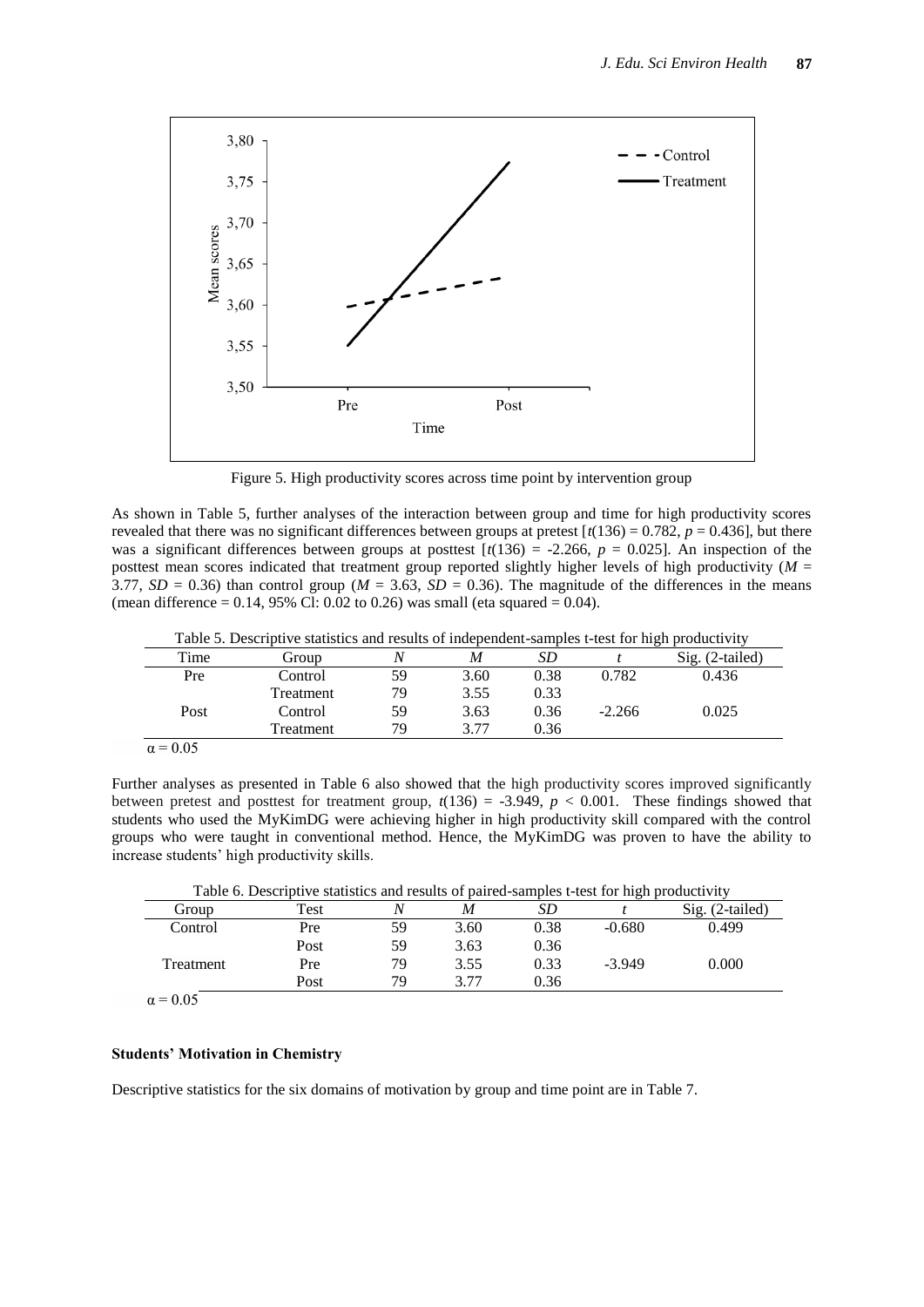| Domain                           | Group            | N  | Pretest |      |      | Posttest |
|----------------------------------|------------------|----|---------|------|------|----------|
|                                  |                  |    | M       | SD   | M    | SD       |
| Self-efficacy                    | Control          | 59 | 3.55    | 0.57 | 3.34 | 0.67     |
|                                  | Treatment        | 79 | 3.44    | 0.50 | 3.66 | 0.50     |
| Active learning strategies       | Control          | 59 | 3.97    | 0.33 | 3.92 | 0.45     |
|                                  | <b>Treatment</b> | 79 | 3.86    | 0.38 | 3.92 | 0.40     |
| Science learning value           | Control          | 59 | 3.99    | 0.40 | 3.96 | 0.52     |
|                                  | Treatment        | 79 | 4.01    | 0.39 | 4.17 | 0.45     |
| Performance goal                 | Control          | 59 | 2.86    | 0.78 | 2.96 | 0.67     |
|                                  | <b>Treatment</b> | 79 | 2.83    | 0.55 | 3.01 | 0.80     |
| Achievement goal                 | Control          | 59 | 4.01    | 0.42 | 4.05 | 0.59     |
|                                  | Treatment        | 79 | 4.05    | 0.50 | 4.14 | 0.44     |
| Learning environment stimulation | Control          | 59 | 3.87    | 0.41 | 3.82 | 0.45     |
|                                  | <b>Treatment</b> | 79 | 3.72    | 0.45 | 3.84 | 0.43     |

Table 7. Descriptive statistics for the six domains of motivation in chemistry by group and time point

A doubly-multivariate analysis of variance was performed to investigate the group differences in motivation at two time points (pre and post interventions). No data were missing. Preliminary assumption testing for normality, univariate and multivariate outliers, homogeneity of variance-covariance matrices, linearity and multicollinearity showed that no violations were found. Results (Table 8) showed that the interaction between group and time is statistical significant for self-efficacy  $[F(1, 136) = 10.96, p = 0.001$ ; partial eta squared = 0.075]. Figure 6 shows the changes of self-efficacy scores across time point by intervention groups.

|        | Table 8. Univariate tests for each domain of motivation |      |                 |      |       |       |                  |
|--------|---------------------------------------------------------|------|-----------------|------|-------|-------|------------------|
| Effect | Domain                                                  | SS   | $d\mathfrak{f}$ | ΜS   | F     | Sig.  | Partial $\eta^4$ |
| Time*  | Self-efficacy                                           | 2.98 |                 | 2.98 | 10.96 | 0.001 | 0.075            |
| Group  | Active learning strategies                              | 0.20 |                 | 0.20 | 1.35  | 0.248 | 0.010            |
|        | Science learning value                                  | 0.60 |                 | 0.60 | 3.43  | 0.066 | 0.025            |
|        | Performance goal                                        | 0.11 |                 | 0.11 | 0.25  | 0.618 | 0.002            |
|        | Achievement goal                                        | 0.05 |                 | 0.05 | 0.22  | 0.638 | 0.002            |
|        | Learning environment stimulation                        | 0.51 |                 | 0.51 | 2.51  | 0.116 | 0.018            |

 $\alpha$  = 0.05



Figure 6. Self-efficacy scores across time point by intervention groups

As shown in Table 9, further analyses of the interaction between group and time for self-efficacy scores revealed that there was no significant differences between groups at pretest  $\lceil t(136) = 1.12$ ,  $p = 0.265$ , but there was a significant differences between groups at posttest  $[t(136) = -3.06, p = 0.003]$ . An inspection of the posttest mean scores indicated that treatment group reported higher levels of self-efficacy ( $M = 3.66$ ,  $SD = 0.50$ ) than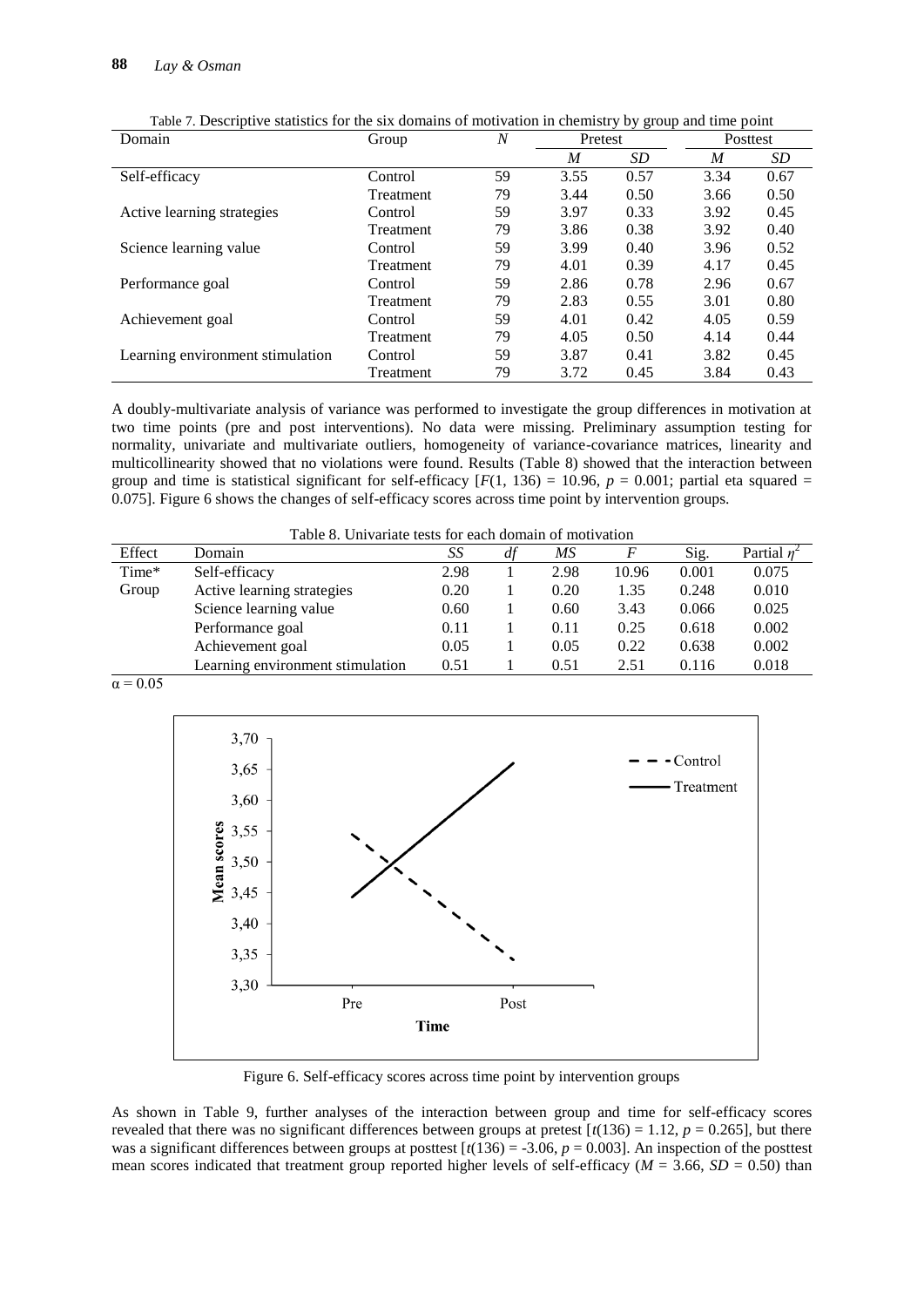control group ( $M = 3.34$ ,  $SD = 0.67$ ). The magnitude of the differences in the means (mean difference = 0.32, 95% Cl: 0.11 to 0.53) was moderate (eta squared = 0.06).

| Table 9. Describilive statistics and results of independent-samples t-test for self-efficacy |           |    |      |      |         |                            |  |  |  |
|----------------------------------------------------------------------------------------------|-----------|----|------|------|---------|----------------------------|--|--|--|
| Test                                                                                         | Group     | N  | M    | SD   |         | $\mathrm{Sig.}$ (2-tailed) |  |  |  |
| Pre                                                                                          | Control   | 59 | 3.55 | 0.57 | 1.12    | 0.265                      |  |  |  |
|                                                                                              | Treatment | 79 | 3.44 | 0.50 |         |                            |  |  |  |
| Post                                                                                         | Control   | 59 | 3.34 | 0.67 | $-3.06$ | 0.003                      |  |  |  |
|                                                                                              | Treatment | 79 | 3.66 | 0.50 |         |                            |  |  |  |
| $\alpha$ = 0.05                                                                              |           |    |      |      |         |                            |  |  |  |

Table 9*.* Descriptive statistics and results of independent-samples t-test for self-efficacy

Further analyses as presented in Table 10 also showed that the self-efficacy scores improved significantly between pretest and posttest for treatment group,  $t(136) = -3.40$ ,  $p = 0.001$ . These findings showed that the MyKimDG was proven to have the ability to increase students' self-efficacy.

| Table 10. Descriptive statistics and results of paired-samples t-test for self-efficacy |      |    |      |      |         |                   |
|-----------------------------------------------------------------------------------------|------|----|------|------|---------|-------------------|
| Group                                                                                   | Test |    | M    | SD   |         | $Sig. (2-tailed)$ |
| Control                                                                                 | Pre  | 59 | 3.55 | 0.57 | 1.70    | 0.095             |
|                                                                                         | Post | 59 | 3.34 | 0.67 |         |                   |
| Treatment                                                                               | Pre  | 79 | 3.44 | 0.50 | $-3.40$ | 0.001             |
|                                                                                         | Post | 79 | 3.66 | 0.50 |         |                   |
| $\alpha = 0.05$                                                                         |      |    |      |      |         |                   |

#### **Discussion**

The findings suggested that learning through MyKimDG was more effective than the conventional method at supporting a higher achievement in the Salt chapter, 21st century skills and motivation in chemistry. In particular, it is proven that MyKimDG may improve students" high productivity skills and self-efficacy. The high productivity skill in this study consists of three dimensions: (i) prioritize, plan, and manage for results, (ii) effective use of real-world tools, and (iii) ability to produce relevant and high-quality products. Self-efficacy refers to the people"s beliefs about their ability in producing designated levels of performance (Bandura, 1997).

Generally, the practice in Malaysian science classroom is very much bounded by conventional method that generally focus on knowing content in the learning materials for summative assessment purpose (Ministry of Education Malaysia, 2013). In some science classroom, teachers" practices do not reflect the real constructivist learning approach that required by the Malaysian Science Curriculum (Sim & Arshad, 2015; Tan & Arshad, 2014). Teachers normally begin teaching the Salt chapter by explaining the facts in the text book before students engage in experiments. Afterwards, students followed the procedures in practical book to carry out experiments. Teachers then led students to draw conclusions. In this process, students were not given opportunities to discover ideas or concepts for themselves nor think about the chemical concept behind a chemical procedure. In this partially student-centered approach, rote memorization was generally still dominant. As a result, students did not understand the procedures meaningfully. Therefore, students were unable to apply the memorized facts to complete assignments that involve higher order thinking skill – synthesizing salts and qualitative analysis of salts.

Contrary to the conventional method, MyKimDG created learning environment that allows students to work together to learn and discover ideas or concepts (see Figure 2). Activities in MyKimDG were designed to engage students in communicating their ideas and making decisions based on the group"s consensus. They were also engaged in design justification and argumentation (see Figure 3). In these processes, students also listen to input from peers and defend their ideas. Peer"s input may trigger cognitive conflict and this may result in reconstruction of existing ideas, and hence towards deeper level of understanding. Collaborative and argumentdriven classroom were reported to be more successful than the traditional classroom for improving academic achievement (Balci & Yenice, 2016; Capar & Tarim, 2015; Demircioglu & Ucar, 2015). Besides, students were given opportunities to visualize the concepts in the sub-microscopic level, and explained or represented the macroscopic experience at the sub-microscopic and symbolic levels. The triplet relationship is the key model used in chemical education (Gilbert & Treagust, 2009) to increase students' conceptual understanding. Figure 7 shows example of dissolution model created by students. Therefore, students in treatment group were more likely to demonstrate better improvement in the Salt chapter then the control group.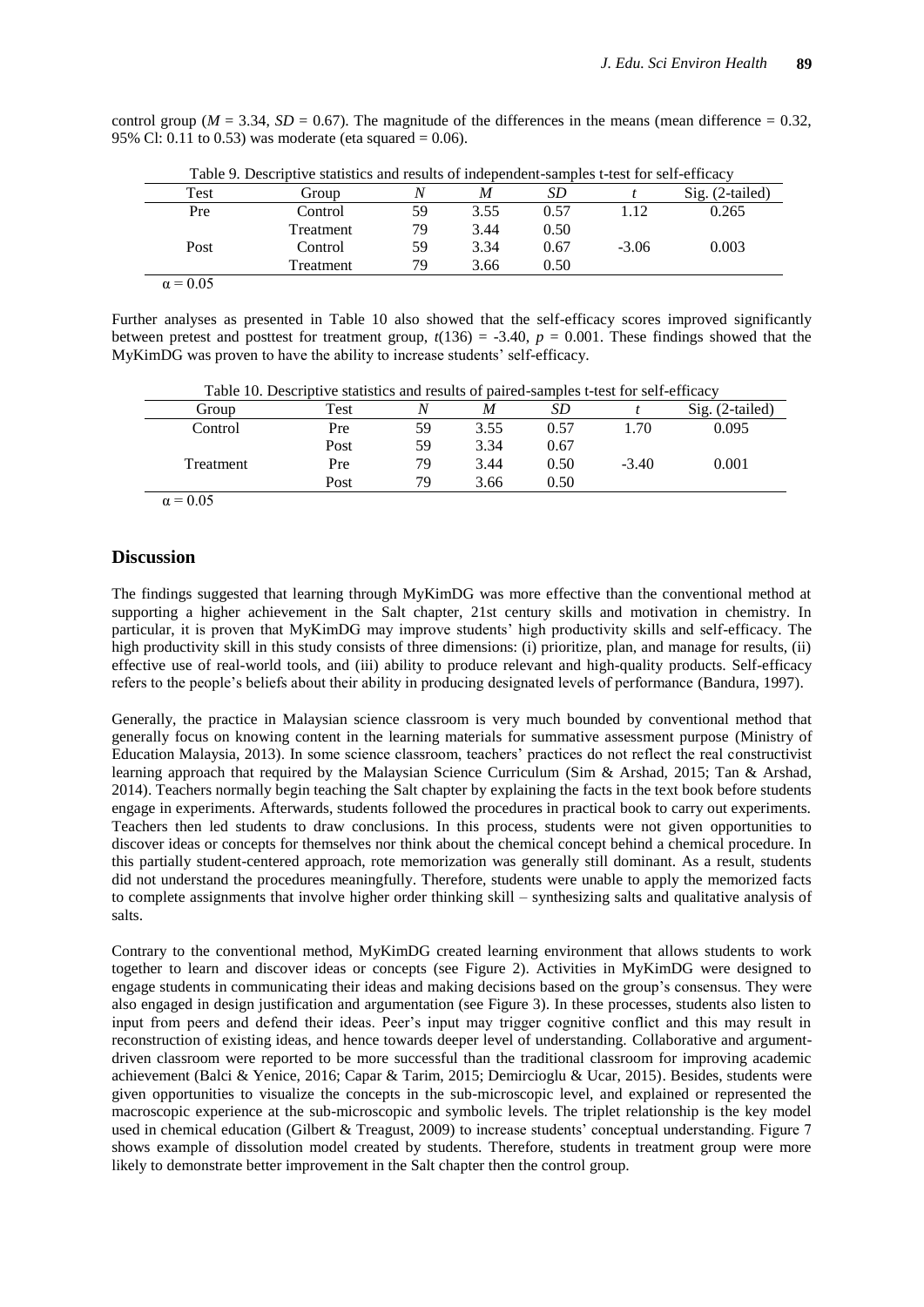In MyKimDG, students were also given opportunities to engage in collaborative *PowerPoint* Game modifying and designing projects. They were required to carefully plan, utilize time and 21st century tools and resources toward the goal – creating *PowerPoint* game to help their peers who face difficulty in learning a particular chemical concept. The task were challenging but achievable with reasonable efforts and scaffolding. To help students in developing the *PowerPoint* game designing skills, the development phases proposed by Rieber, Barbour, Thomas and Rauscher (2008) was used as a guide in MyKimDG (see Figure 3). First, students played an existing game. Afterwards, they were asked to improve the game they played to make it more educational and entertaining. Students then designed their own digital game collaboratively. At the final stage, they were asked to improve and produce higher quality *PowerPoint* games that incorporate the best aspects of other groups" designs. The findings showed that this approach was able to increase students" perceived self-efficacy because students were given opportunities to experience successes. Repeated mastery experiences had led to a greater sense of competence (or self-efficacy). The findings also showed that this approach was able to increase students" high productivity skill because students were able to immerse themselves in the real-world practice. Besides, the IDPCR phases in MyKimDG can provide students a foundation in engineering design. As students become more fluent with the phases, they are expected to develop more complex projects. Students are also expected to practice the phases in everyday life and in the workplace, and hence, develop not only STEMliterate workforce, but also STEM-literate citizenry.



Figure 7. Example of dissolution model created by students

For other domains of  $21<sup>st</sup>$  century skills (digital age literacy, inventive thinking, effective communication, and spiritual value), descriptive statistics (see Table 3) presented that students in the treatment group showed improvement in all these domains, even though not statistically significant. On the other hand, the application of conventional method was able to increase three domains of 21<sup>st</sup> century skills (inventive thinking, effective communication, and spiritual value), but there was a decrement in digital age literacy scores after intervention. Similarly, based on descriptive statistics (see Table 7), students in the treatment group showed improvement in other five domains of motivation (active learning strategies, science learning value, performance goal, achievement goal, and learning environment stimulation) even though not statistically significant.

By contrast, the application of conventional method was able to increase two domains of motivation (i.e. performance goal and achievement goal). The active learning strategies, science learning value, and learning environment stimulation scores for control group decreased after intervention. The results indicated that the use of the MyKimDG has the potential to further foster 21st century skills and motivation in chemistry compared to the conventional method. In order to draw firm conclusions, however, longitudinal studies are needed to determine long-term effect.

### **Conclusion**

The findings suggested that learning through MyKimDG was more effective than the conventional method at supporting a higher achievement in the Salt chapter, 21st century skills and motivation in chemistry. In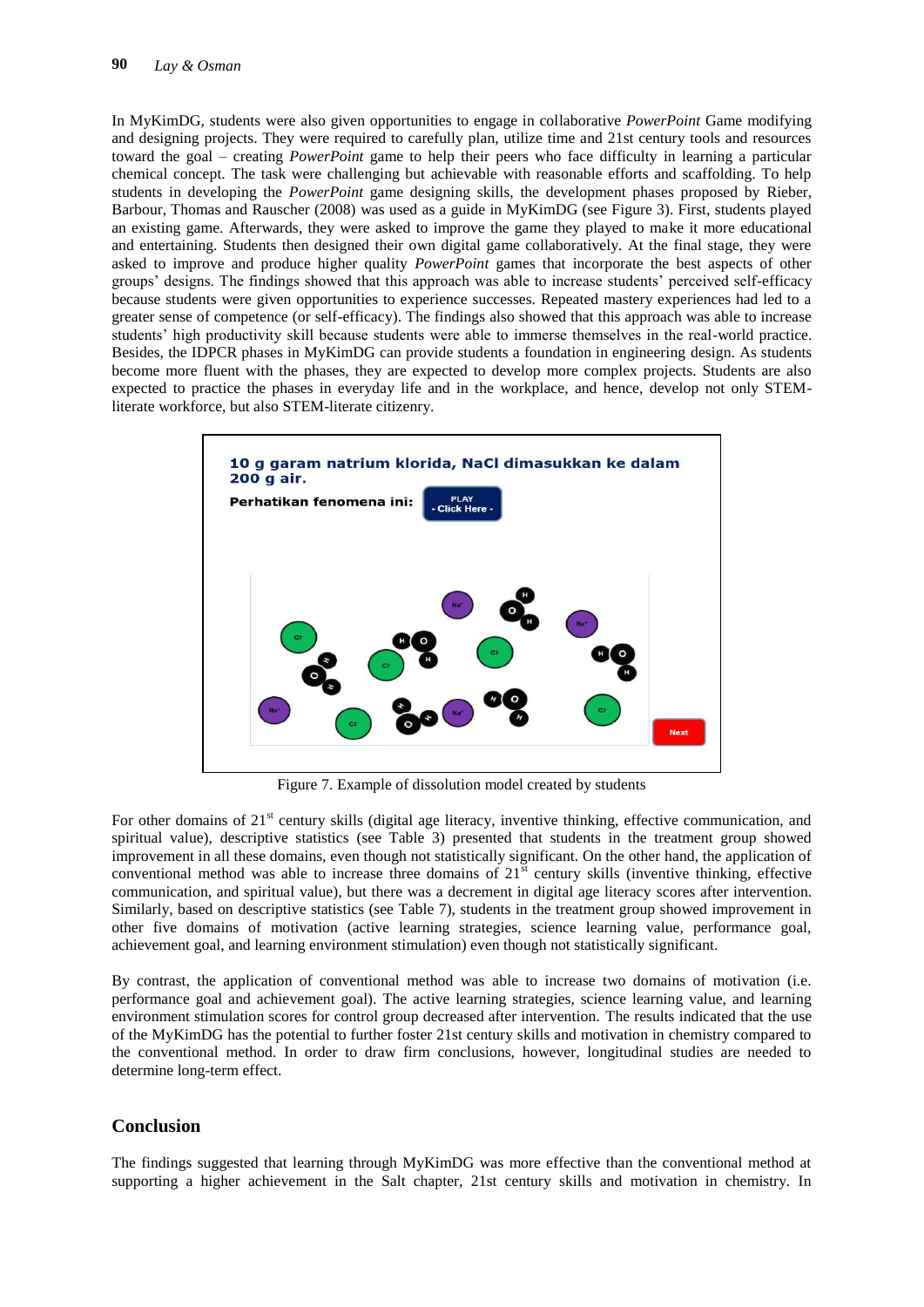particular, it is proven that MyKimDG may improve students" high productivity skills and self-efficacy. However, MyKimDG can likely be improved to increase students' achievement in other domains of 21<sup>st</sup> century skills and motivation in chemistry. Notwithstanding, this study provide some evidence that the inclusion of student as game designer approach in chemistry learning is able to increase students" achievement and motivation in chemistry as well as their  $21<sup>st</sup>$  century skills.

#### **References**

- Amin, H. M., Jaafar, J., Hood, Z., Saad, S., & Amin, H. M. (2013). Kemahiran insaniah pelajar prasiswazah: Analisis perbezaan jantina. *Jurnal Teknologi (Social Sciences)*, *61*(1), 19–25.
- Ariffin, T. F. T. (2005). Gender differences in computer attitudes and skills. *Jurnal Pendidikan*, *30*, 75–91.
- Balaban, A. T., & Klein, D. J. (2006). Is chemistry "The Central Science"? How are different sciences related? Co-citations, reductionism, emergence, and posets. *Scientometrics*, *69*(3), 615–637.
- Balci, C., & Yenice, N. (2016). Effects of the scientific argumentation based learning process on teaching the unit of cell division and inheritance to eighth grade students. *Journal of Education in Science, Environment and Health (JESEH)*, *2*(1), 67–84.
- Bandura, A. (1997). *Self-efficacy: The exercise of control*. New York: Freeman.
- Baytak, A., & Land, S. M. (2010). A case study of educational game design by kids and for kids. *Procedia - Social and Behavioral Sciences*, *2*, 5242–5246.
- Brown, T. L., LeMay, H. E., Bursten, B. E., Murphy, C., & Woodward, P. (2011). *Chemistry: The central science* (12th ed.). New Jersey: Prentice Hall.
- Bruner, J. S. (1962). *On knowing: Essays for the left hand*. Cambridge, MA: Harvard University Press.
- Capar, G., & Tarim, K. (2015). Efficacy of the cooperative learning method on mathematics achievement and attitude: A meta-analysis research. *Educational Science: Theory & Practice*, *15*(2), 553–559.
- Chang, R. (2007). *Chemistry* (9th ed.). New York, NY: McGraw-Hill.
- Deci, E. L., Vallerand, R. J., Pelletier, L. G., & Ryan, R. M. (1991). Motivation and education: The selfdetermination perspective. *Educational Psychologist*, *26*(3&4), 325–346.
- Demircioglu, T., & Ucar, S. (2015). Investigating the effect of argument-driven inquiry in laboratory instruction. *Educational Research and Evaluation*, *15*(1), 267–283.
- Gilbert, J. K., & Treagust, D. F. (2009). Introduction: Macro, submicro and symbolic representations and the relationship between them: Key models in chemical education. In J. K. Gilbert & D. Treagust (Eds.), *Multiple representations in chemical education* (pp. 1–8). Dordrecht: Springer Netherlands.
- Hew, T. S., & Leong, L. Y. (2011). An empirical analysis of Malaysian pre-university students" ICT competency gender differences. *International Journal of Network and Mobile Technologies*, *2*(1), 15–29.
- Hwang, G.-J., Sung, H.-Y., Hung, C.-M., Yang, L.-H., & Huang, I. (2013). A knowledge engineering approach to developing educational computer games for improving students" differentiating knowledge. *British Journal of Educational Technology*, *44*(2), 183–196.
- Iksan, Z., Halim, L., & Osman, K. (2006). Sikap terhadap sains dalam kalangan pelajar sains di peringkat menengah dan matrikulasi. *Pertanika Journal of Social Sciences & Humanities*, *14*(2), 131–147.
- Jung, J. Y., & Park, H. (2009). Learning by doing via game making. In D. Gibson & Y. Baek (Eds.), *Digital simulations for improving education: Learning through artificial teaching environments* (pp. 394–406). Hershey, PA: Information Science Reference.
- Kafai, Y. B. (1996). Learning design by making games: Children"s development of design strategies in the creation of complex computational artifact. In Y. Kafai & M. Resnick (Eds.), *Constructionism in practice: Designing, thinking, and learning in a digital world* (pp. 71–96). Mahwah, NJ: Lawrence Erlbaum Associates, Inc.
- Kafai, Y. B., & Ching, C. C. (1996). Meaningful contexts for mathematical learning: The potential of game making activities. In *Proceedings of the 1996 International Conference on Learning Sciences* (pp. 164– 171).
- Lay, A.-N., & Osman, K. (2015). Framework for 21st century chemistry instruction: A guide to teaching and learning of Qualitative Analysis. *Technics Technologies Education Management*, *10*(2), 216–230.
- Lee, T. T., & Osman, K. (2014). Development of Interactive Multimedia Module with Pedagogical Agent (IMMPA) in the learning of electrochemistry: Needs assessment. *Research Journal of Applied Sciences, Engineering and Technology*, *7*(18), 3725–3732.
- Lim, C. P. (2008). Spirit of the game: Empowering students as designers in schools? *British Journal of Educational Technology*, *39*(6), 996–1003.
- Ministry of Education Malaysia. (2013). *Pelan Pembangunan Pendidikan Malaysia 2013-2025*. Putrajaya: Kementerian Pendidikan Malaysia.
- Morrison, G. R., Ross, S. M., Kalman, H. K., & Kemp, J. E. (2013). *Designing effective instruction* (7th ed.).